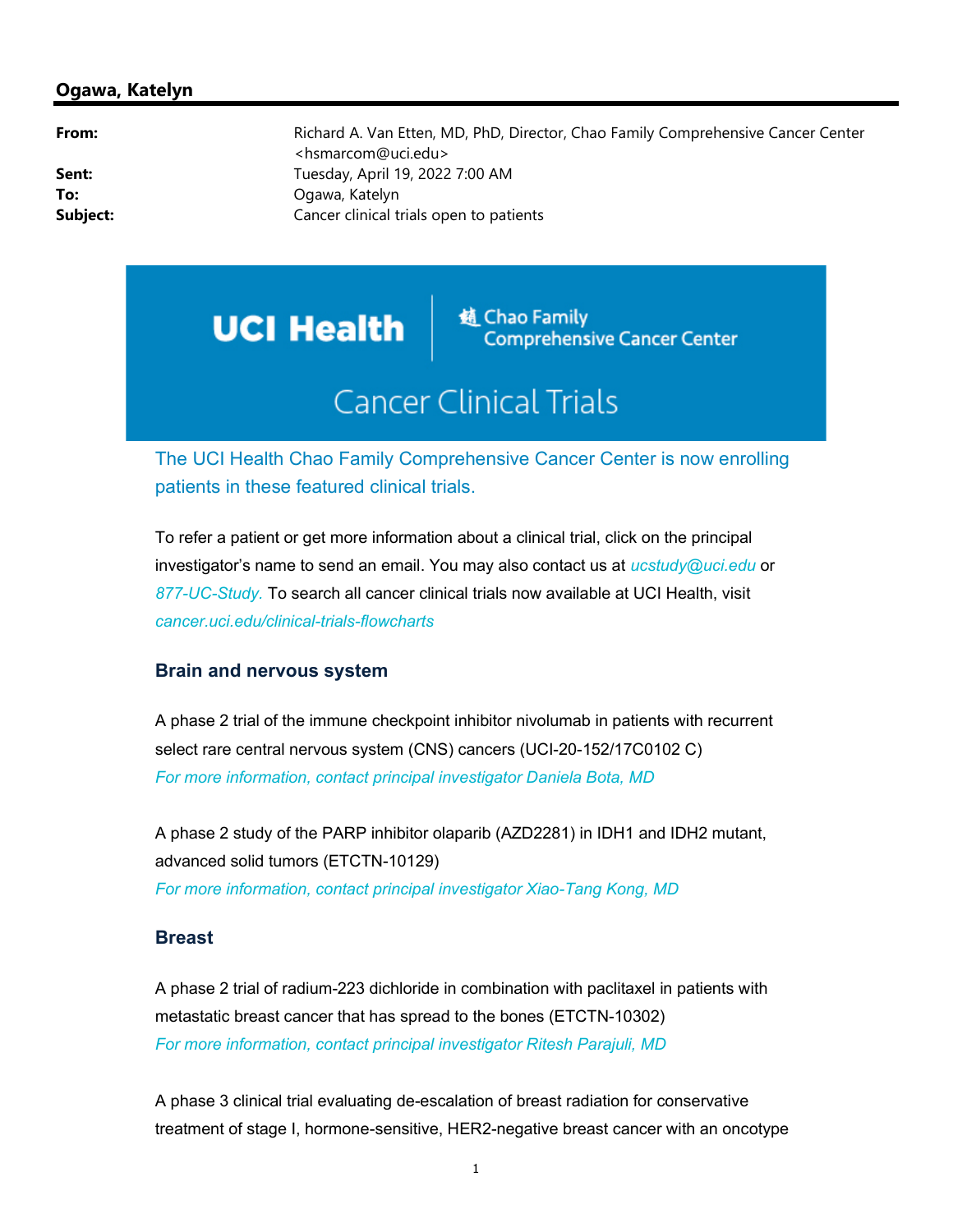recurrence score of less than or equal to 18 (DEBRA) (NRG-B007) For more information, contact principal investigator Rita Mehta, MD

## **Gastrointestinal**

A phase 2, randomized study of de-intensified chemoradiation for early-stage anal squamous cell carcinoma (DECREASE) (EA2182) For more information, contact principal investigator Jason Zell, DO

A phase 1b/2 study of agents targeting the mitogen-activated protein kinase pathway in patients with advanced gastrointestinal malignancies (HERKULES-3) (UCI-21-110/ERA-007-03)

For more information, contact principal investigator Farshid Dayyani, MD

# **Genitourinary**

A phase 2 study of olaparib (AZD2281) in patients with metastatic/advanced urothelial carcinoma with DNA-repair defects (ETCTN-10144) For more information, contact principal investigator Arash Rezazadeh Kalebasty, MD

A study of enfortumab vedotin (ASG-22CE) as monotherapy or in combination with other anticancer therapies for the treatment of urothelial cancer (UCI 18-138/SGN22E-002) For more information, contact principal investigator Nataliya Mar, MD

An open-label study of androgen receptor inhibition with darolutamide plus androgen deprivation therapy (ADT) vs. ADT in men with metastatic, hormone-sensitive prostate cancer using an external control arm (ARASEC) (UCI-21-130/21516) For more information, contact principal investigator Edward Uchio, MD

#### Gynecologic oncology

A phase 2 study of tazemetostat (EPZ-6438) in recurrent or persistent endometrioid or clear cell carcinoma of the ovary and recurrent or persistent endometrioid endometrial adenocarcinoma (NRG-GY014)

For more information, contact principal investigator Fabio Cappuccini, MD

A phase 3, randomized, double-blind, adaptive, placebo/paclitaxel-controlled study of AVB-S6-500 in combination with paclitaxel in patients with platinum-resistant, recurrent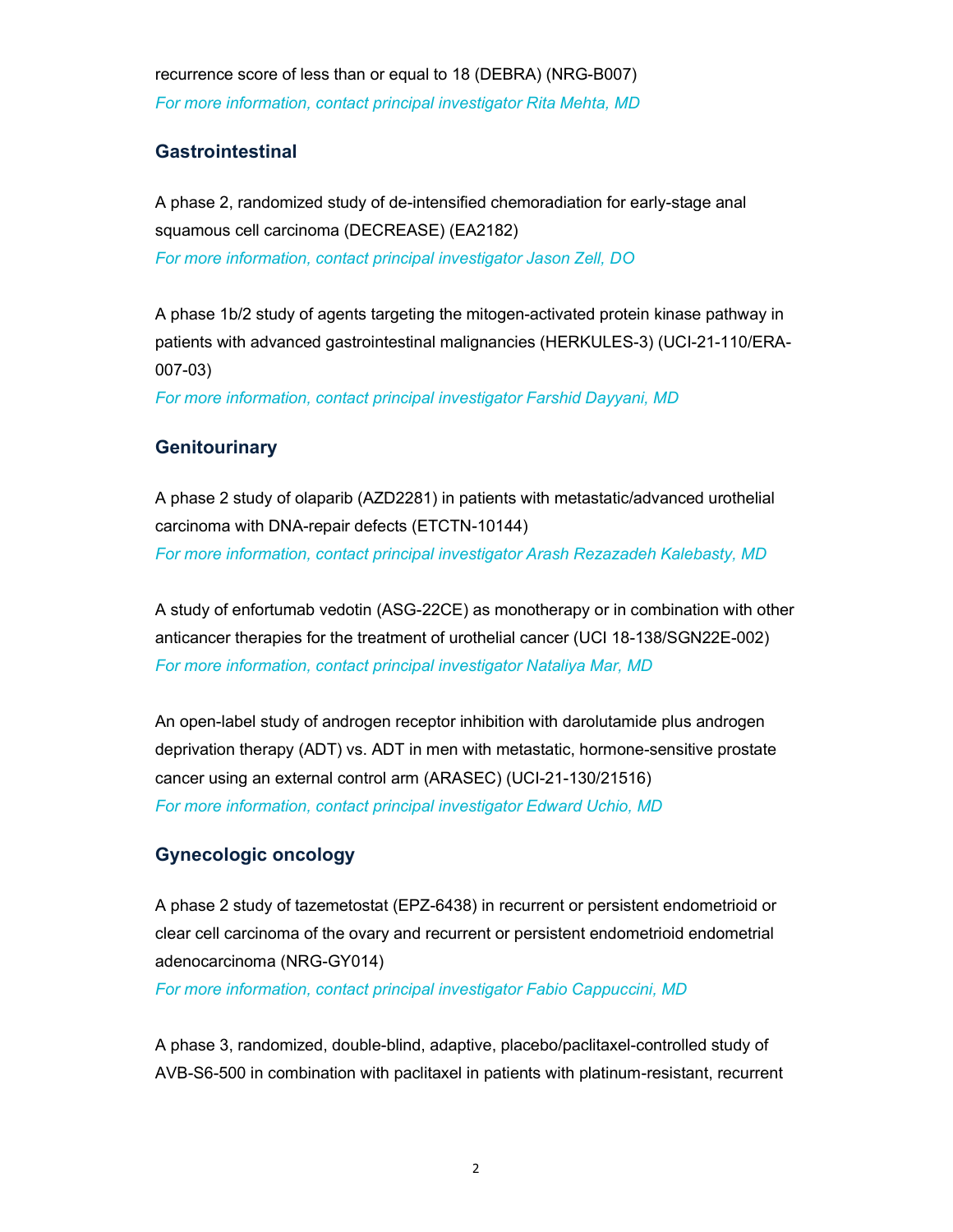ovarian cancer (GOG-3059) For more information, contact principal investigator Fabio Cappuccini, MD

## Head and neck

A randomized phase 2/3 trial of adjuvant radiation therapy with cisplatin, docetaxelcetuximab or cisplatin-atezolizumab in pathologic, high-risk squamous cell cancer of the head and neck (RTOG-1216)

For more information, contact principal investigator Rupali Nabar, MD

Randomized phase 2 and phase 3 studies of individualized treatment for nasopharyngeal carcinoma based on biomarker Epstein Barr virus (EBV) deoxyribonucleic acid (DNA) (HN001) For more information, contact principal investigator Rupali Nabar, MD

# Hematologic malignancies

The PRIME trial: PARP inhibition in IDH mutant effectiveness trial. A phase 2 study of olaparib in isocitrate dehydrogenase (IDH) mutant, relapsed/refractory acute myeloid leukemia and myelodysplastic syndrome (ETCTN-10264) For more information, contact principal investigator Deepa Jeyakumar, MD

A phase 3, randomized, placebo-controlled, double-blind study of romiplostim for the treatment of chemotherapy-induced thrombocytopenia in patients receiving chemotherapy for treatment of non-small cell lung cancer (NSCLC), ovarian cancer or breast cancer (UCI-20-128/20170770) For more information, contact principal investigator Zahra Pakbaz, MD

# **Hepatobiliary**

A randomized phase 2 study of gemcitabine and nab-paclitaxel vs. 5-fluorouracil, leucovorin and liposomal irinotecan in older patients with treatment naïve metastatic pancreatic cancer (GIANT) (EA2186)

For more information, contact principal investigator Jennifer Valerin, MD

A phase 1/2 study of M3814 (peposertib) in combination with hypofractionated radiotherapy for the treatment of locally advanced pancreatic adenocarcinoma (ETCTN-10366)

For more information, contact principal investigator Farshid Dayyani, MD